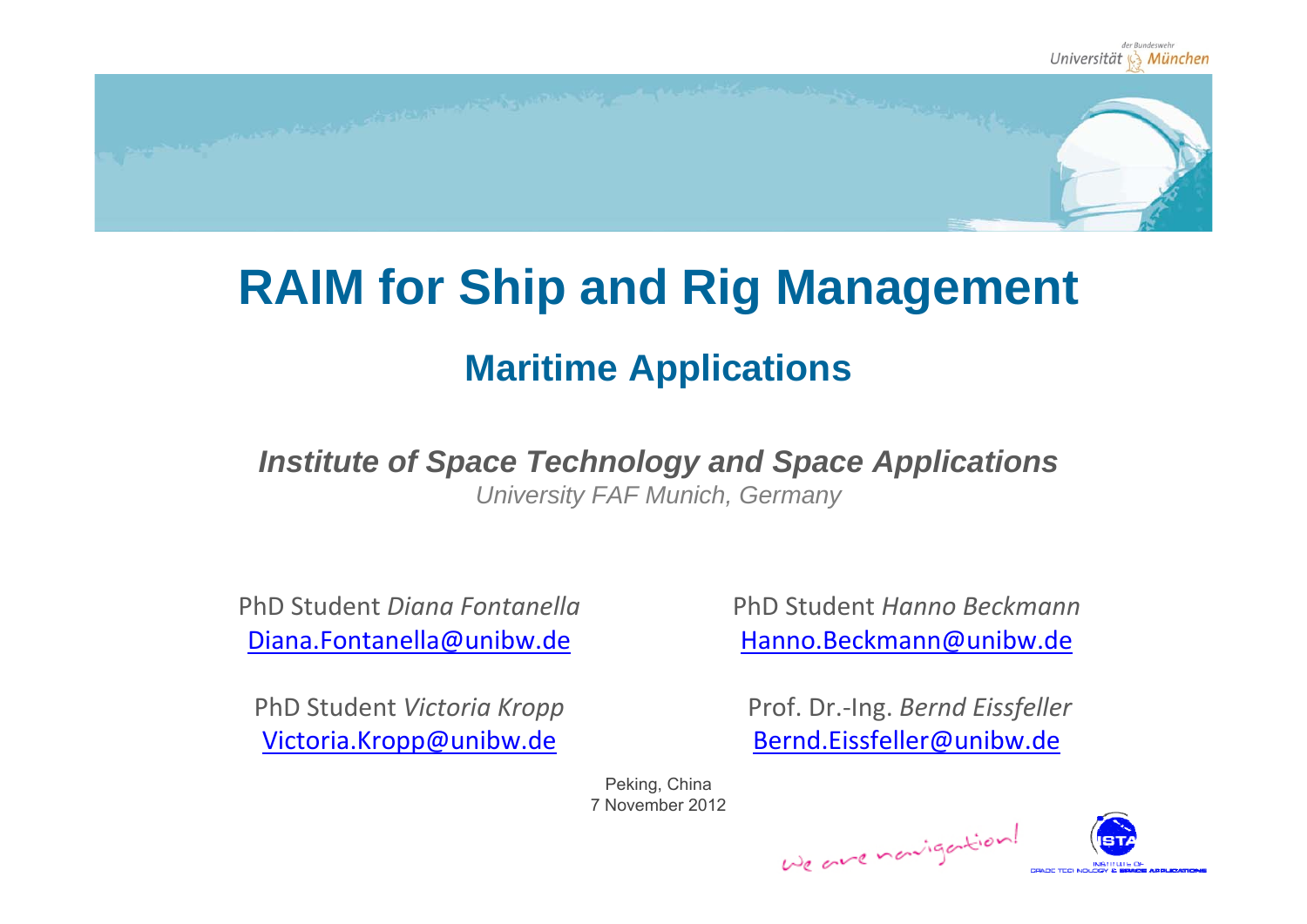## Presentation Overview

- **Notivation & Objectives** 
	- $\mathcal{L}_{\mathcal{A}}$ Present eNavigation
- $\mathbb{R}^n$  Receiver Autonomous Integrity Monitoring (RAIM)
	- **Horizontal Protection Levels (HPL)**
	- $\mathcal{L}_{\mathcal{A}}$ **- RAIM Availability**
- $\blacksquare$ **Simulation Performances** 
	- **HPL Values for the Harbor in Hamburg**
	- $\mathcal{L}_{\mathcal{A}}$ **- RAIM Availability Over the Globe**
- **Threats & Alternative Systems**

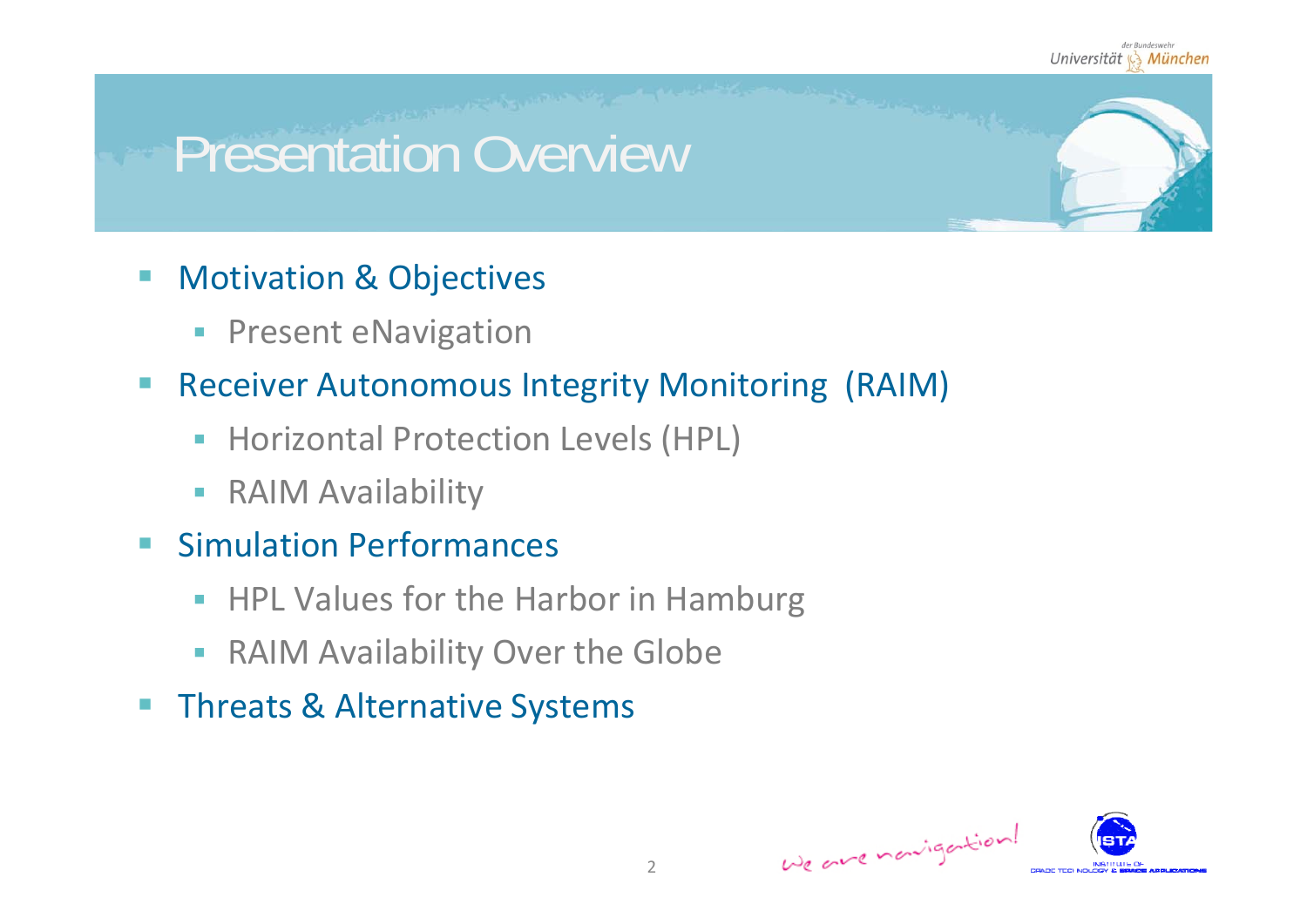## Motivation & Objectives

- **What benefits does R**eceiver **A**utonomous **I**ntegrity **M**onitoring (**RAIM**) **offer to marine navigation?**
- Can **multi‐constellation dual frequency GNSS RAIM** meet **Arctic challenges** and provide integrity for the safety, reliable and cost‐effective oil transport and exploitation
- Can **classical RAIM** extended to operate with dual frequency and dual constellation GNSS **achieve 99.8%** of IMO future GNSS availability requirements A 22/Res. 915
	- • **Availability of RAIM** is the percentage of time that provides usable navigation service within <sup>a</sup> specified coverage area

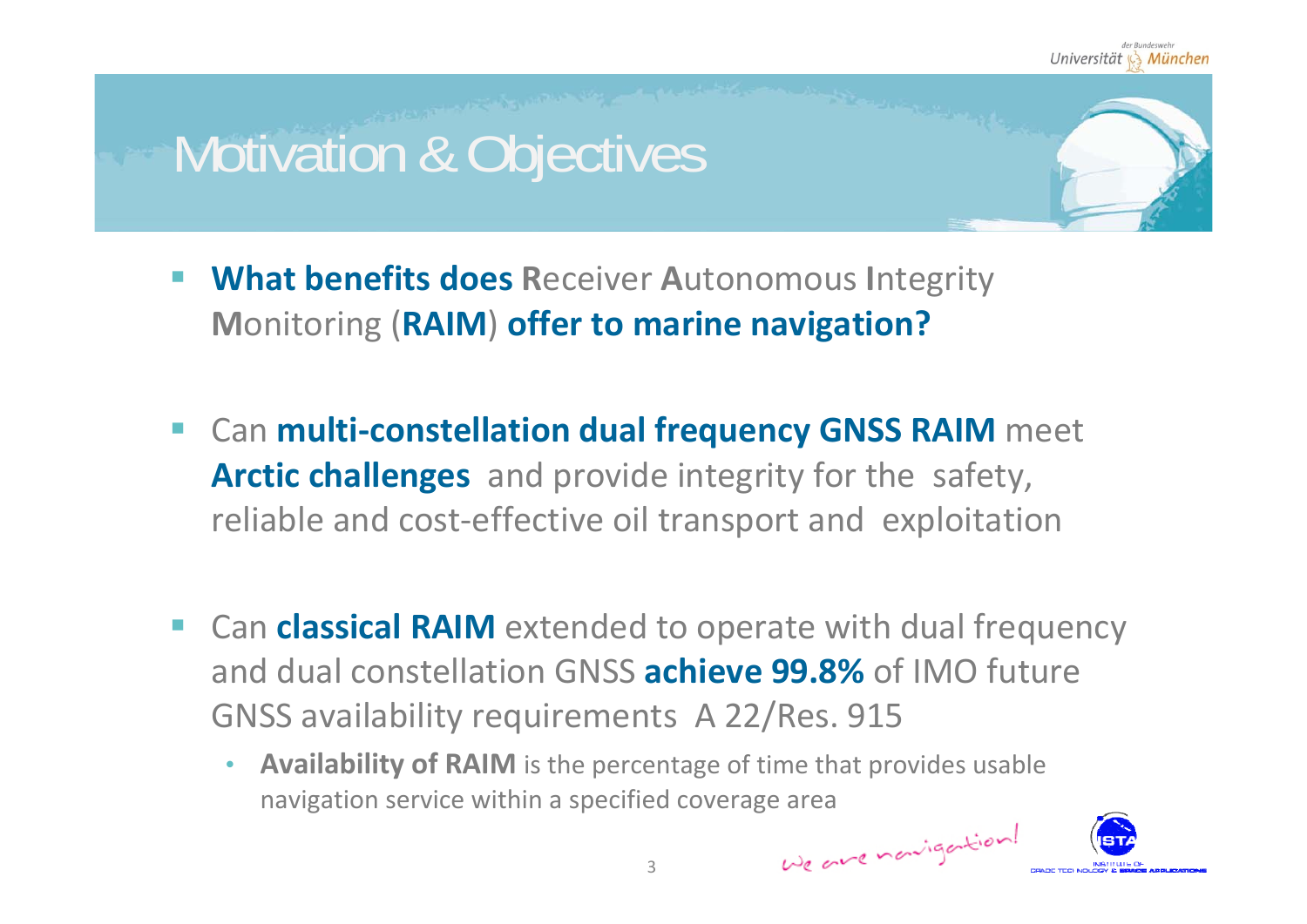# Present eNavigation

### **Mix of AtoN** (**A**ids to **Na**vigation)

- **Augmentation** through **IALA<sup>1</sup> DGPS**
- **e‐Navigation** elements
	- •AIS **2,3**(**A**utomatic **I**dentification **S**ystem)
	- • ECDIS (**E**lectronic **C**hart **D**isplay and **I**nformation **S**ystem)
	- • GNSS/DGNSS (**G**lobal **N**avigation **S**atellite **S**ystems/ **D**ifferential GNSS)
	- •Radars (**X**‐Band or **S**‐Band)
	- •eLORAN (**e**nhanced **LO**ng **RA**nge **N**avigation)
	- •other radio navigation means
- **1 I**nternational **A**ssociation of marine aids to navigation and **L**ighthouse **A**uthorities
- **2** http://www.marinetraffic.com
- **3** possible integration of position integrity enhanced by RAIM (**R**eceiver **A**utonomous **I**ntegrity **M**onitoring)

**<sup>e</sup>‐Navigation** is the collection, integration and display of maritime information onboard and ashore by electronic means to enhance berth‐to‐berth navigation and related services, safety and security at sea and protection of the marine environment

**IALA <sup>e</sup>‐navigation definition**



**RAIM<sup>3</sup> is a vital technology and an easy way to provide <sup>a</sup> GNSS integrity monitoring solution**

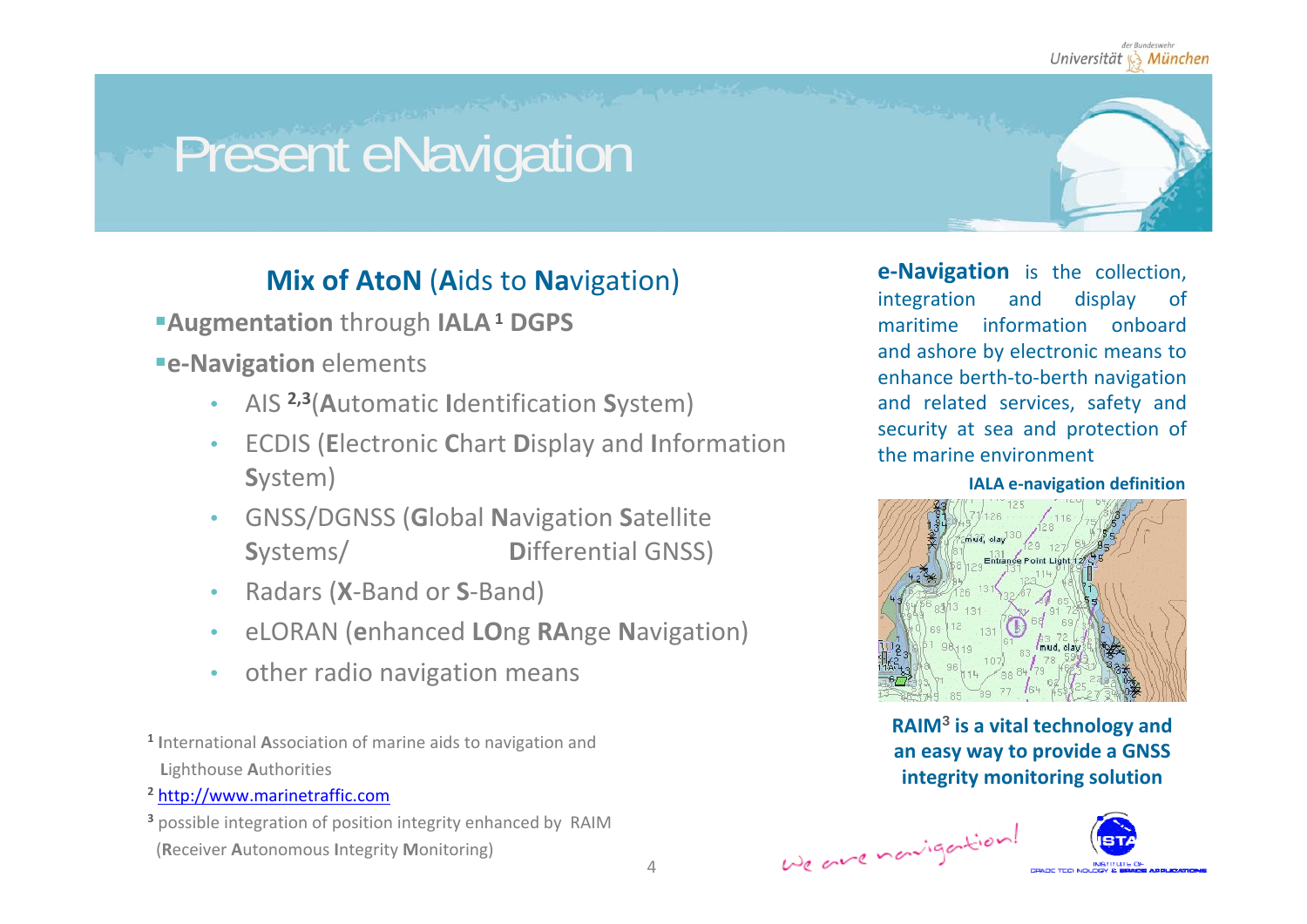

**R**eceiver **A**utonomous **I**ntegrity **M**onitoring (**RAIM**) is a technique that uses an **overdetermined** solution to perform a consistency check on the satellite measurements

• The **output** of the algorithm is the **H**orizontal **P**rotection **L**evel (**HPL**), which is the radius of circle, centered at the true user position that is assured to contain the indicated horizontal position with the given probability of false alarm ( $P_{FA}$ ) and missed detection ( $P_{MD}$ )

**ISTAR** (**I**ntegrity **S**imulation **T**ool for **A**dvanced **R**AIM) allows to estimate Horizontal Protection Levels based on the various GNSS constellations and multiple frequencies

**Ref.: MultiRAIM** Project, founded by the Bundesministerium für Wirtschaft und Technologie (BMWi), administered by •We are nowigation! the Agency of Aeronautics of the DLR in Bonn (FKZ 50NA1004)

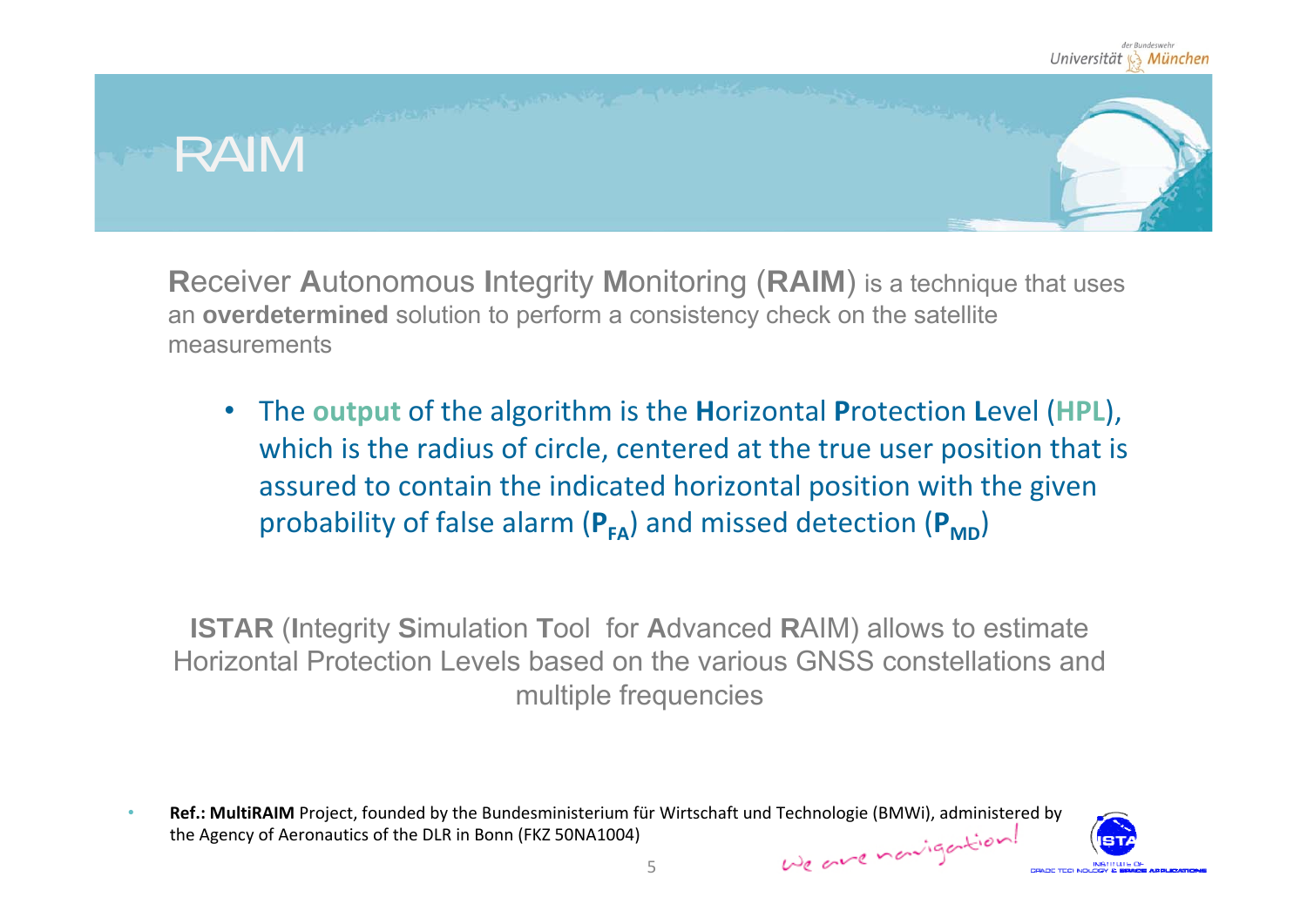

### **RAIM Availability**

- 1. Determine the number of satellites (Note: affects the Treshold TH)
- 2. Calculate Observation Matrix (G)
- 3. Variance of the User Range Error (diagonal weight matrix W)
- 4. Calculate HPL for the given geometry
- Determine the availability of the algorithm (HPL < HAL<sup>1</sup>) 5.
- 6. Proceed to the next sample point in time, and repeat steps  $(1) (5)$



**1 H**orizontal **A**lert **L**imit (**HAL** )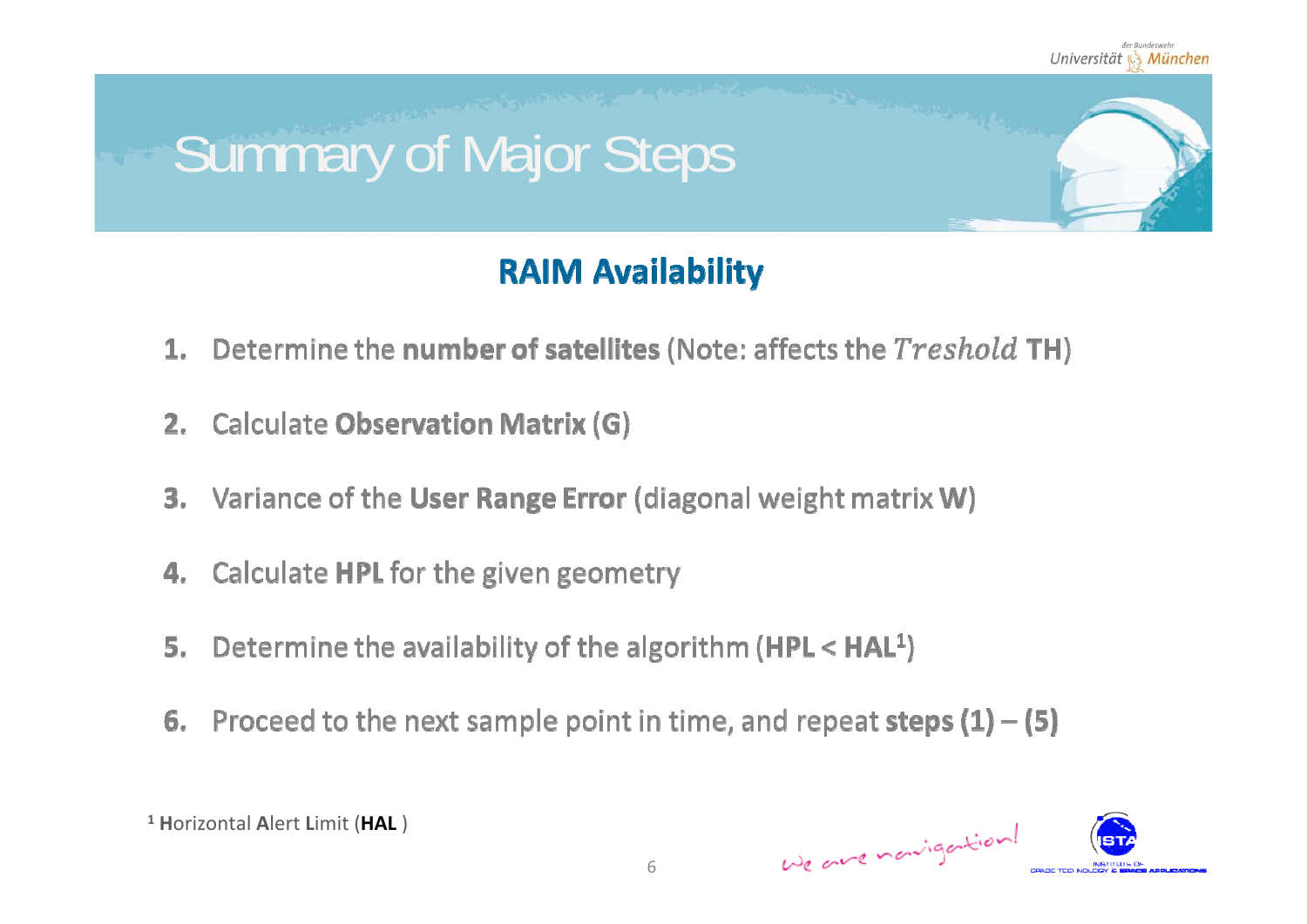#### der Rundesweh Universität & München

# Horizontal Protection Level (HPL)

$$
HPL1 = max{Slope_i, i = 1 ... N_{sat}} \cdot \sqrt{pbias_B}
$$

**Ref.[1]** 

where  $max\{Slope_i, i = 1 ... N_{sat}\}$  is a linear relationship between position error and the test statistics for the largest satellite range error,  $pbias<sub>B</sub>$  is the non-centrality parameter of the noncentral chi-square density function.

$$
HPL2 = max{Slopei, i = 1 ... Nsat} \cdot \sqrt{TH} + K_H \cdot
$$

$$
\sqrt{(GTWG)-11,1 + (GTWG)-12,2}
$$

**Ref.[2] Ref.[3]** 

where  $TH$  is the threshold for the sum of the squared measurement residuals (chi-square distribution with Degrees of Freedom of [Nsat-5 ] /2 is applied). The second term is a measure of confidence of the horizontal accuracy.  $K$  factor is based on the worst case assumptions (Gaussian) error function.

- •**Ref.[1]:** Kaplan, p. 353
- •**Ref.[2]:** J.E.Angus, RAIM with Multiple Faults.
- •**Ref.[3]:** T.Walter, P.Enge, "Weighted RAIM for Precision Approach", Palm Springs, CA, September 1995, pp.<br>1995-2004<br>7 1995‐2004

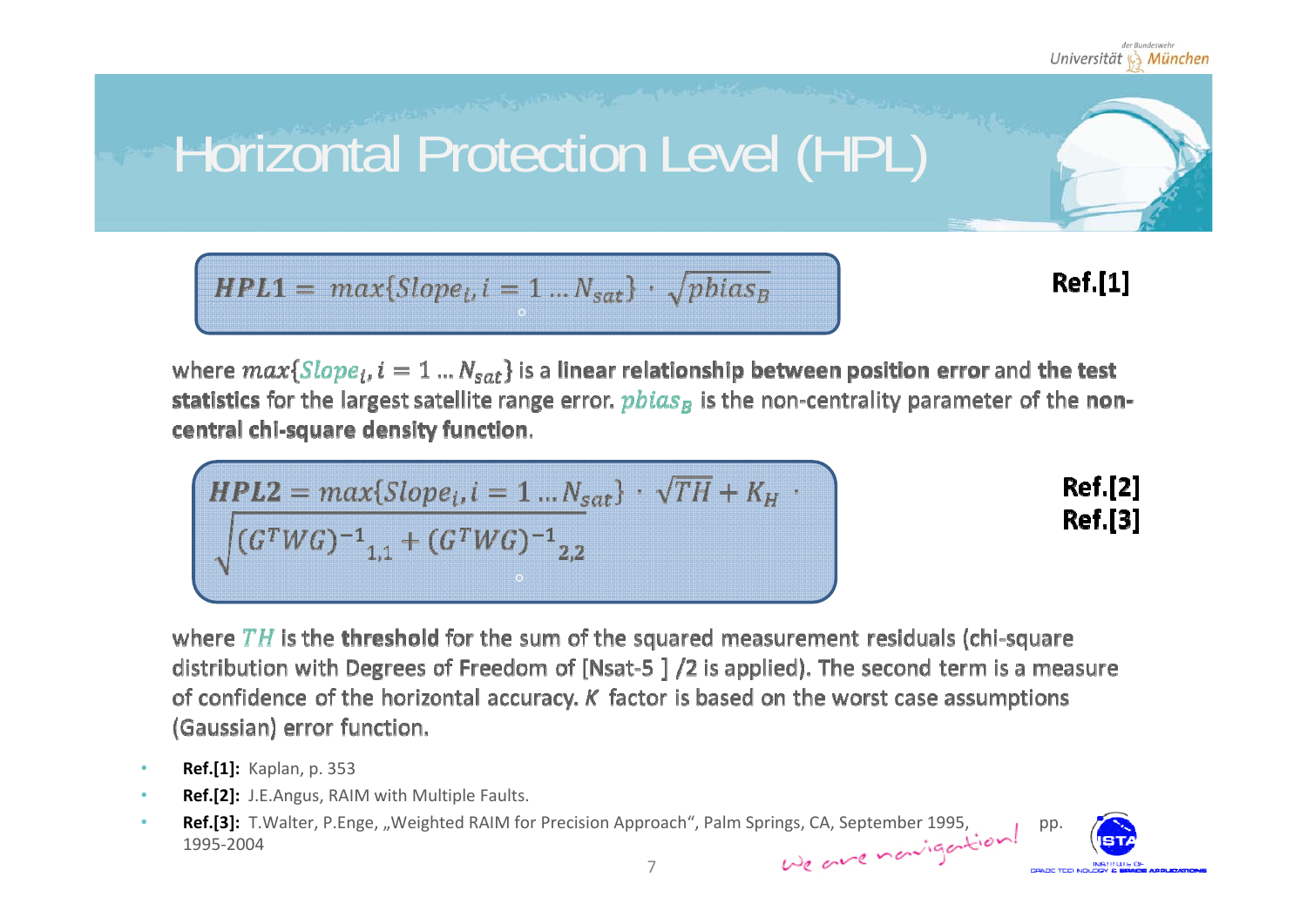# HPL over 10 Sidereal Days<br>Hamburg harbour



![](_page_7_Picture_4.jpeg)

![](_page_7_Picture_5.jpeg)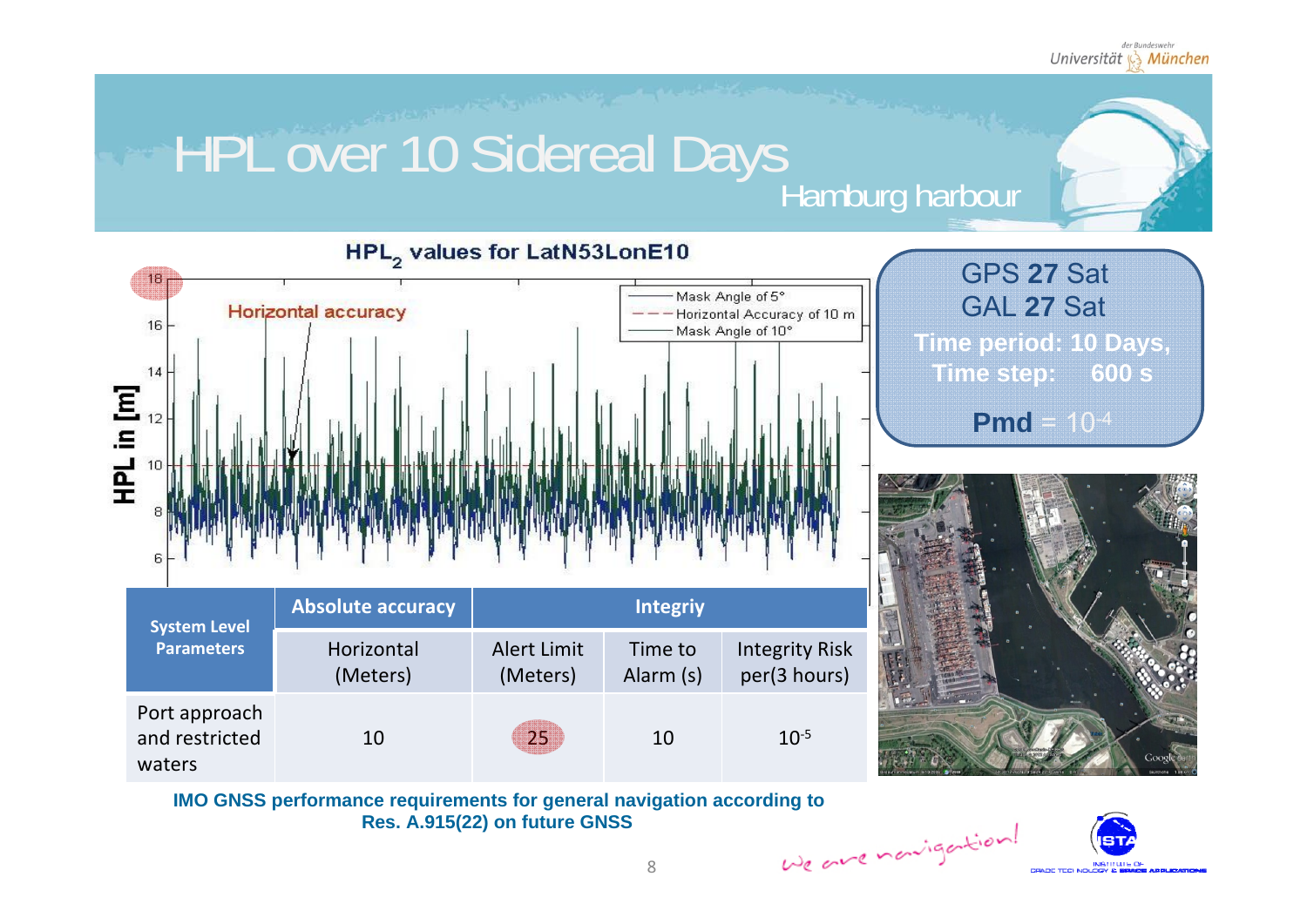INB TITLE C

# RAIM Availability (HPL2)

![](_page_8_Figure_2.jpeg)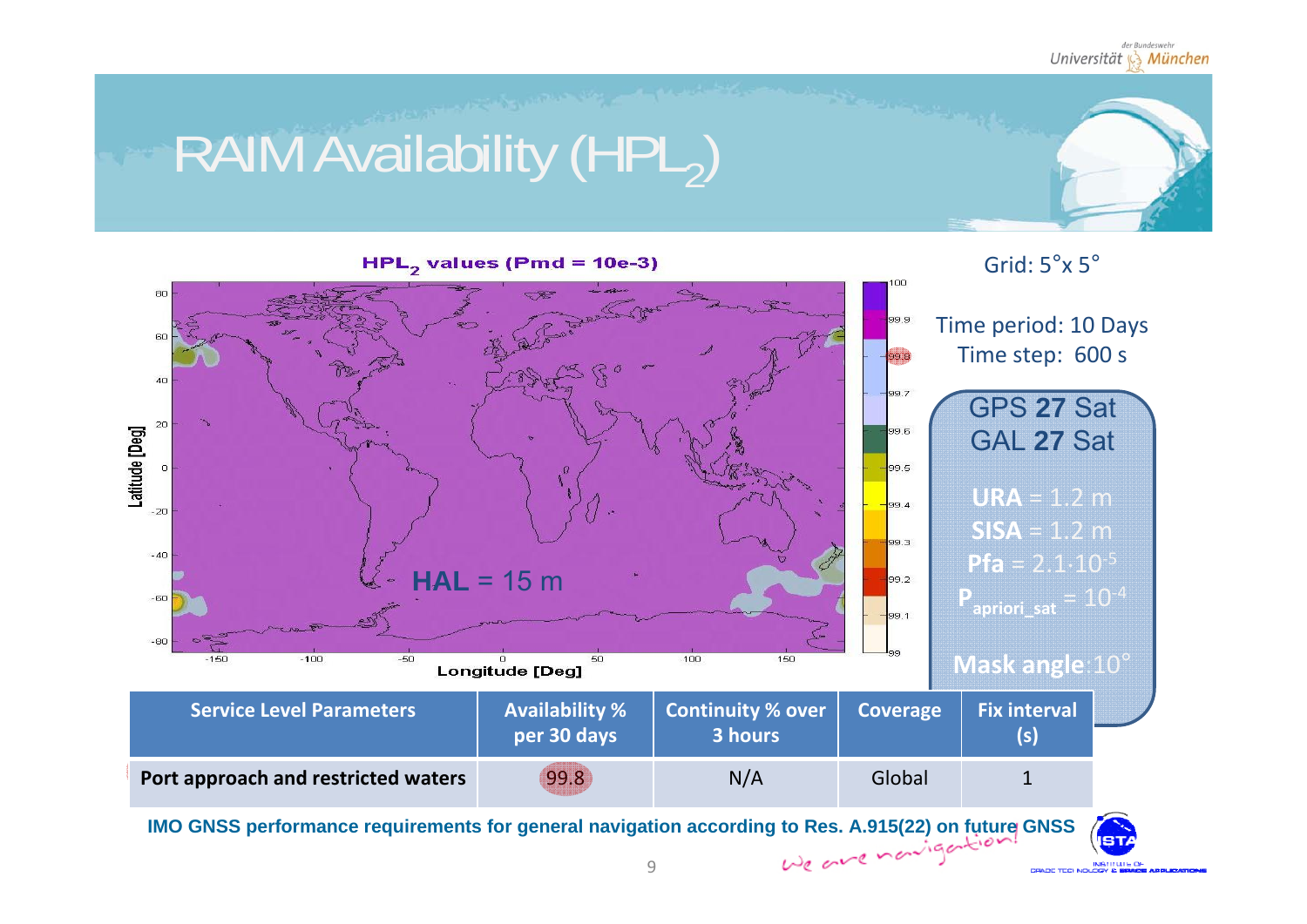# RAIM Availability

|                      | Pmd = $10^{-3}$ |            | $Pmd = 10^{-4}$ |            |     |
|----------------------|-----------------|------------|-----------------|------------|-----|
| <b>Constellation</b> | 95%             | 99.8%      | 95%             | 99.8%      |     |
| <b>GPS 27 GAL 27</b> | <b>100</b>      | <b>100</b> | <b>100</b>      | <b>100</b> | HPL |
| <b>GPS 24 GAL 24</b> | 99.9            | <b>100</b> | 99.7            | <b>100</b> |     |
| <b>GPS 24 GAL 18</b> | 96.2            | 98.1       | 94.6            | 96.9       |     |

The percentage of the globe between **70°S** and **70°N** that has 95% and 99.8% RAIM availability

|                      | <b>Pmd = <math>10^{-3}</math></b> |            | $Pmd = 10^{-4}$ |            |   |
|----------------------|-----------------------------------|------------|-----------------|------------|---|
| <b>Constellation</b> | 95%                               | 99.8%      | -95%            | 99.8%      | N |
| GPS 27 GAL 27        | <b>100</b>                        | 100        | <b>100</b>      | 100        | 로 |
| <b>GPS 24 GAL 24</b> | <b>100</b>                        | <b>100</b> | 99.9            | <b>100</b> |   |
| GPS 24 GAL 18        | 97.9                              | 99.2       | 97.1            | 98.8       |   |

**INTEGRITY REQUIREMENTS**

> **HAL** = 15 m**Pfa** = 2.1·10-<sup>5</sup>

**URA** = 1.2 m **SISA** = 1.2 m

**Mask angle**: 10° **Papriori\_sat** = 10-<sup>4</sup>

#### **Dual Frequency GNSS RAIM**

With the 15m Horizontal Alert Limit the simulation results meet the reuquired availability

![](_page_9_Picture_11.jpeg)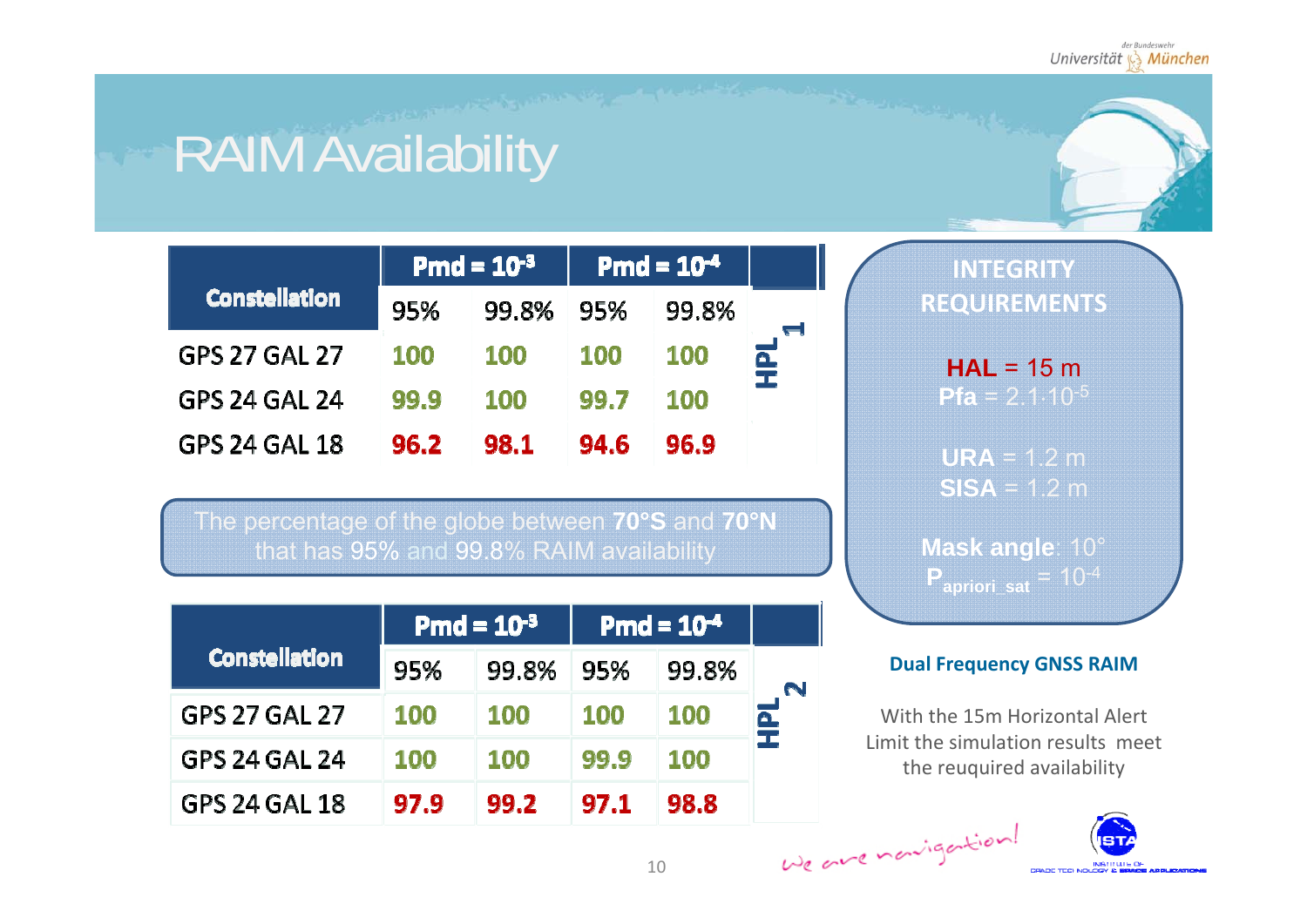### **Threats**

#### $\mathbf{u}$ **GNSS‐Weakness**

- • **Large Distance to Satellites**
- • **Low GNSS‐Signal Power**
- •**Space Weather**

#### $\mathcal{L}_{\mathcal{A}}$ **Spoofing**

- • **Simulation and Transmission of fake GNSS‐Signals**
- $\bullet$  **Manipulate NPT‐ Solution**
- $\mathcal{L}_{\mathcal{A}}$  **Denial of Service**
	- $\bullet$ **Intentional Jamming**
	- • **Unintentional RadioInterference**

![](_page_10_Picture_12.jpeg)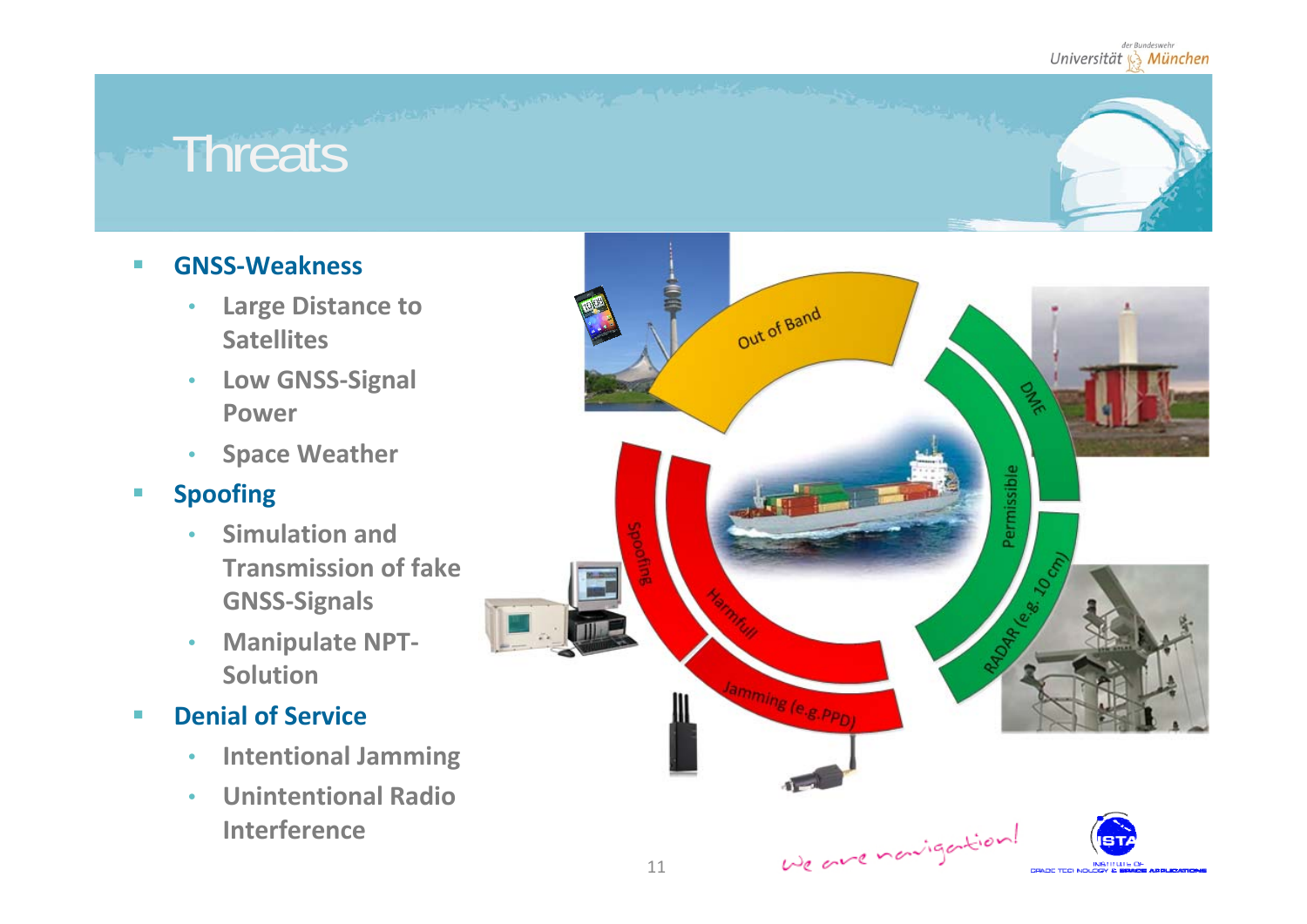ST/ INSTITUTE OF

**CONCRETE STORES** 

# Alternative Systems

| <b>Navigation</b><br>Parameter | <b>Measurement Principle</b>                                                                                                        | <b>Accuracy</b>                                      | <b>Availability</b>                                                        |
|--------------------------------|-------------------------------------------------------------------------------------------------------------------------------------|------------------------------------------------------|----------------------------------------------------------------------------|
| <b>Heading</b>                 | <b>Mechanical Gyroscope</b><br>FOG (Fiber Optic Gyroscope)<br><b>THD (Transmitting Heading Device)</b><br><b>Magnetic (Compass)</b> | $0.1$ deg<br>$< 0.5$ deg<br>$< 1.0$ deg<br>$< 5$ deg | 100 %<br>100 %<br>< 100 %<br>100 %                                         |
| <b>Position</b>                | <b>GNSS</b><br><b>DGNSS</b><br><b>LORAN C</b><br><b>eLORAN</b>                                                                      | $4.5 - 25$ m<br>$0.1 - 25$ m<br>$<$ 450 m<br>< 20 m  | $\approx$ 100% (for 2 GNSS)<br><b>Station dependent</b><br>Chain dependent |
| <b>Speed</b>                   | Doppler Speed Log<br><b>Electromagnetic Log</b><br><b>Satellite Log</b>                                                             | $< 0.2$ kn<br>$< 0.5$ kn<br>$< 0.1$ kn               | Depth 80 - 400 m<br>100%<br>$\approx 100\%$                                |
| <b>Depth</b>                   | <b>Echo Sounder</b>                                                                                                                 | < 1 m                                                | $<$ 300 m                                                                  |

•**Ref.[1]:** Dr. v. Koehler, Integrated Navigation Systems for Commercial Shipping, CCG e.V. Oberpfaffenhofen, 2010

We are nonigation!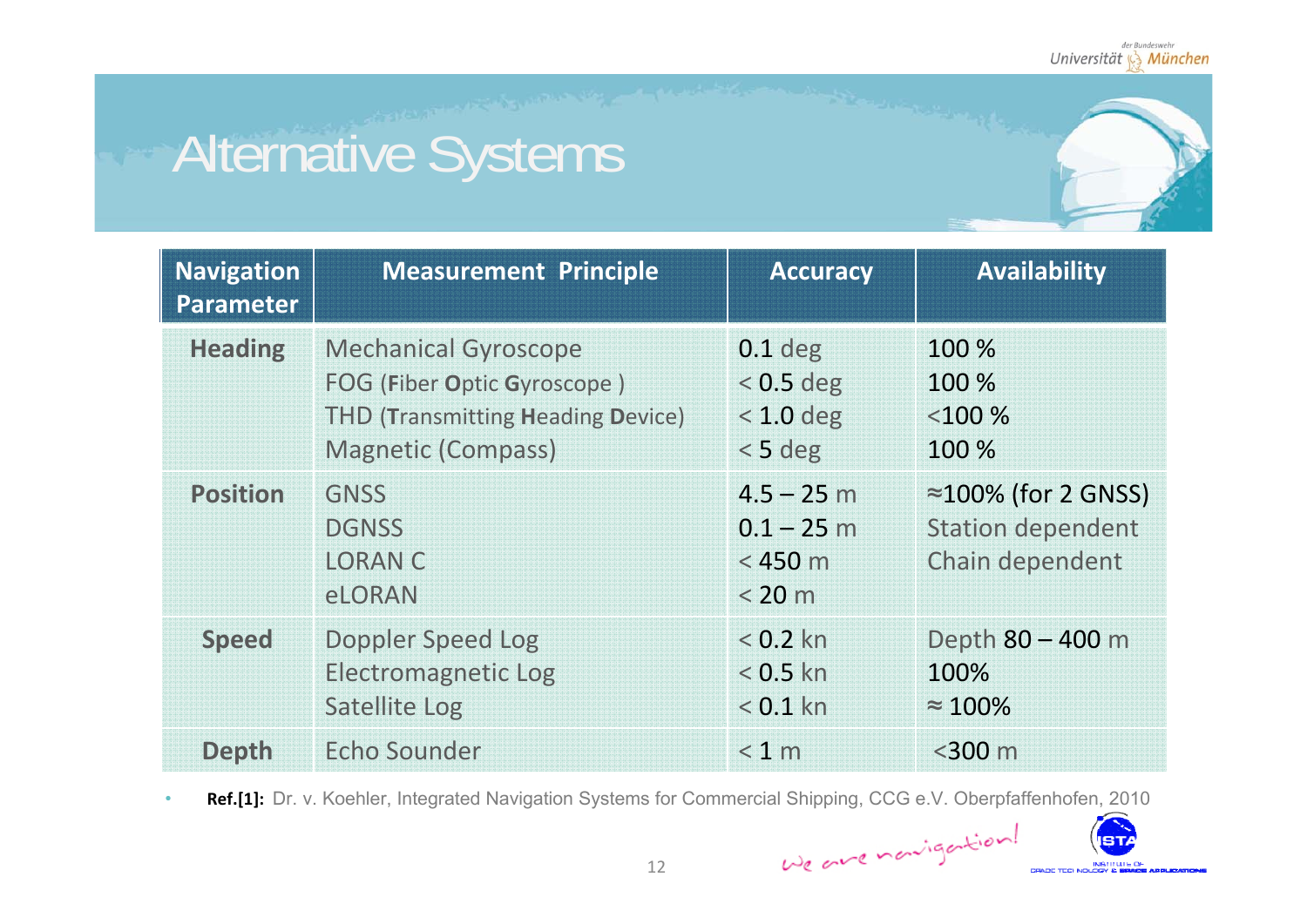## Summary & Conclusions

- $\mathcal{C}^{\mathcal{A}}$  **Dual Frequency Dual GNSS constellation RAIM** Algorithms **can achieve 99.8%** of IMO future GNSS availability requirements A 22/Res. 915
	- •**Ships** have to carry <sup>a</sup> **GNSS receiver** (AIS). **RAIM** could be **integrated**
	- • Moreover **RAIM** can be supported by **additional INS** or **augmentation system information**
- П ■ Multi-constellation GNSS RAIM can support in demanding applications such as navigation in Arctic
- $\mathcal{L}_{\mathcal{A}}$ **F** The **RAIM** already used in **aviation** is fairly **efficient against** a large number of threats (including **spoofing**)
- $\mathcal{L}_{\mathcal{A}}$ ■ Future GNSS systems & increased number of satellites will allow best **selection of the NPT information** in order to provide integrity to the user's position; achieve safety and cost‐effective navigation solution

![](_page_12_Picture_8.jpeg)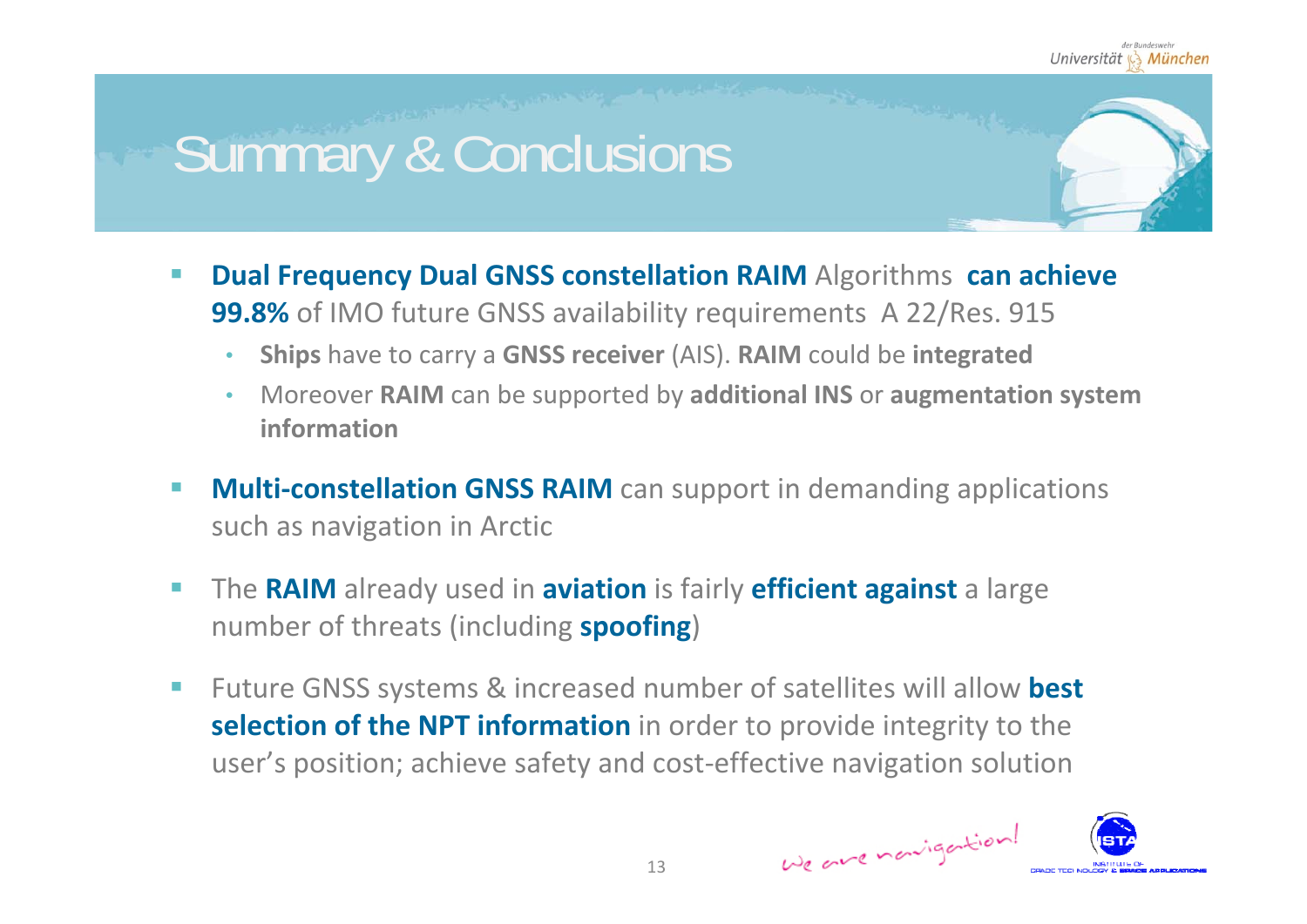## Questions and Discussion

### Contact Information

*University of Federal Armed Forces Munich, Germany Werner‐Heisenberg‐Weg 39, 85577, Neubiberg* Mail: <u>Victoria.Kropp@unibw.de</u>

Phone: +49‐89‐6004‐2588

Thank you four your attention!

![](_page_13_Picture_6.jpeg)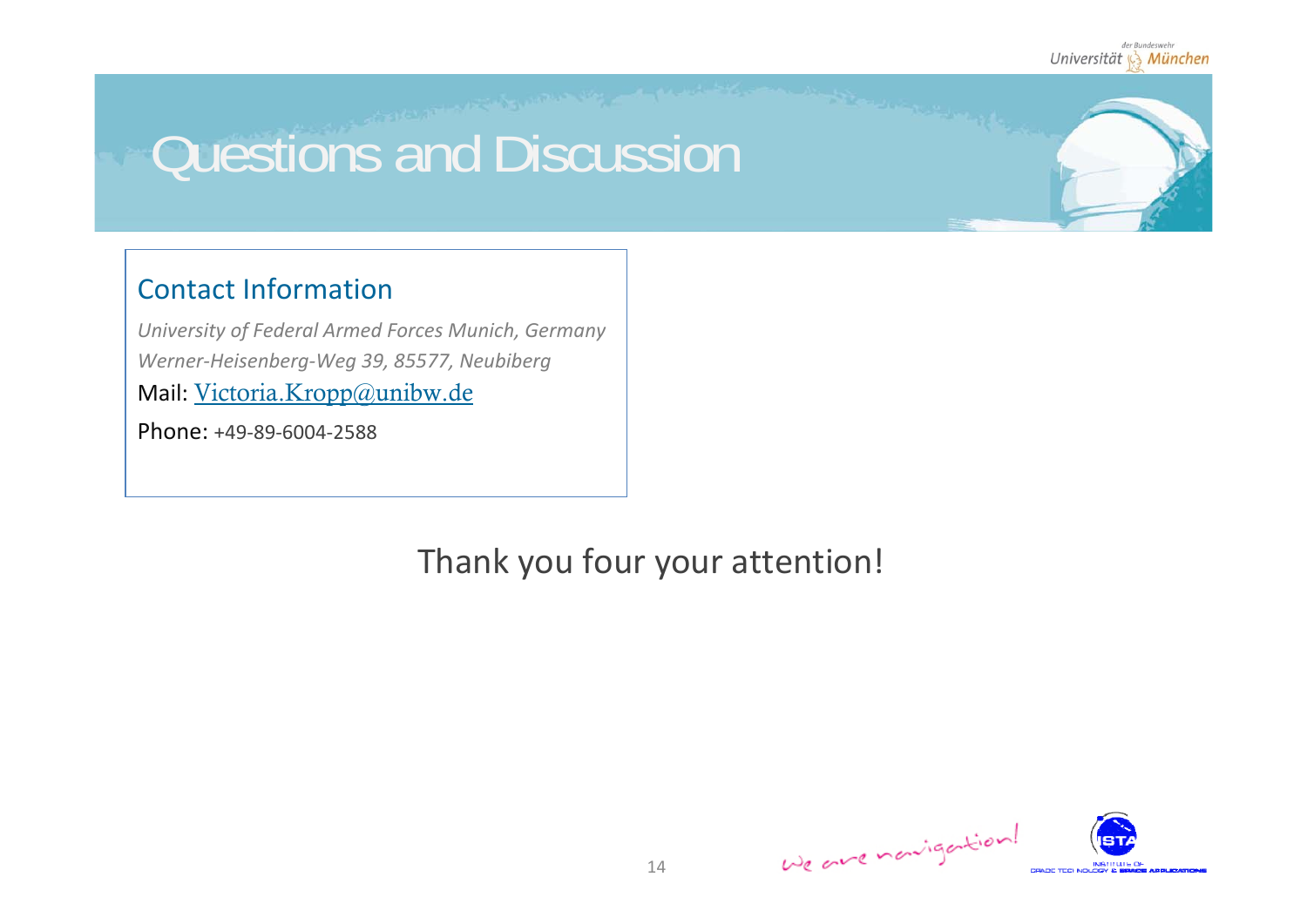# eNavigation Architecture

![](_page_14_Figure_2.jpeg)

•**Ref.:** e-Nav 140, "The e-Navigation Architecture – the initial shore-based architecture perspective", Ed. 1.0, IALA We are nowigation! Recommendations, Dec. 2009

![](_page_14_Picture_4.jpeg)